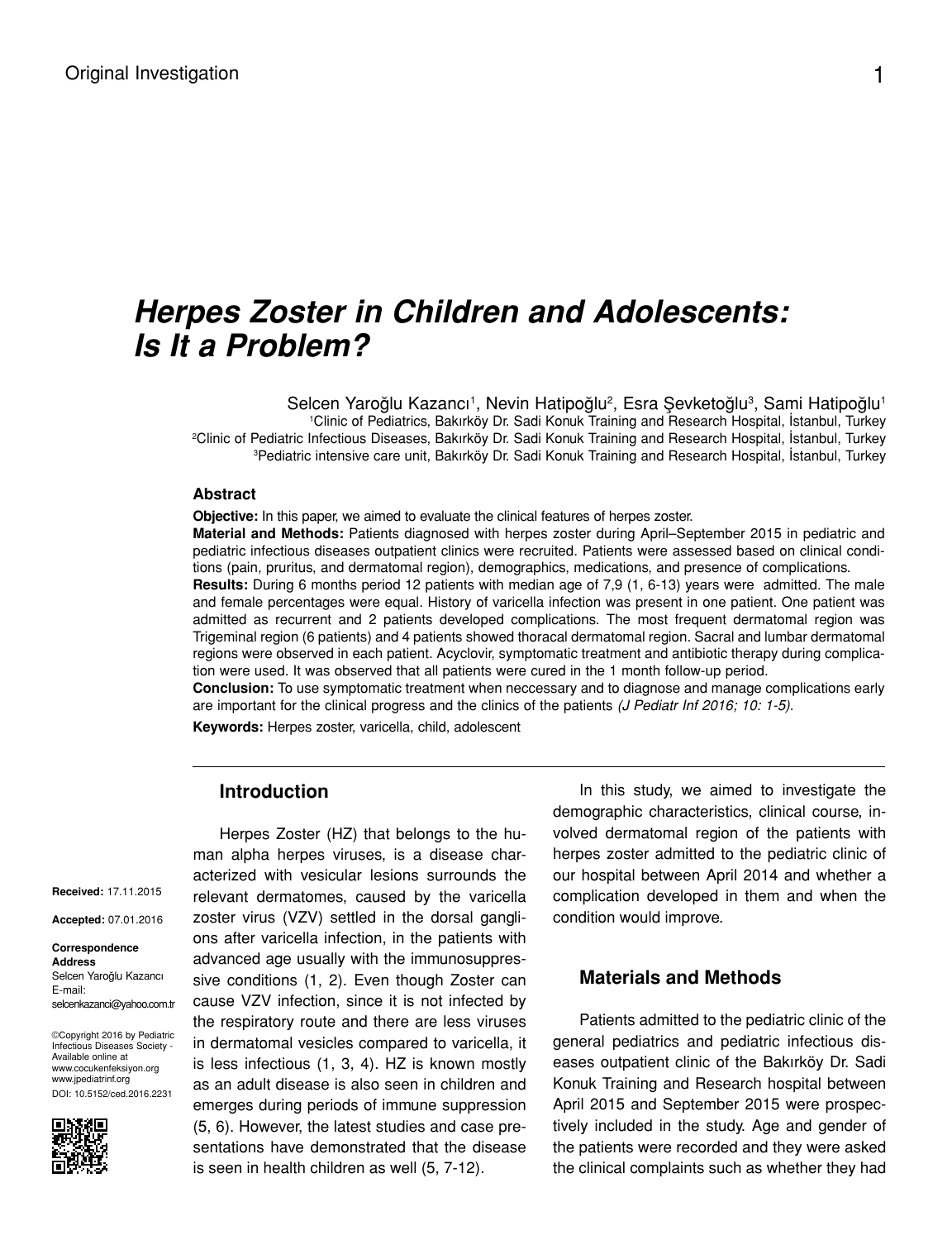a chronic disease, history of varicella, whether varicella vaccine was applied, presence of recurrence, rashes, fever and pain. They were followed up in terms of complications. The treatment given to the patients and how long it took the lesions to heal were recorded. The patients were informed about contamination and told that they needed to consult to the clinic if/when they had similar complaints around them.

For the assessment of pain in patients, a verbal identification scales (VDS) were used. For their pain levels, the patients were asked to identify their pains as "nonelittle, medium-severe" (13). Since children under 5 years of age may be unable to identify and express their feeling in terms of the severity of their pain, they were evaluated by the Face Scale (FS) (14).

Patients were asked to identify whether they had a chronic disease, presence of a history suggestive of immune deficiency, whether used a drug regularly in an attempt to eliminate immune deficiency. In the presence of an additional complaint of the patient, except the vesicular, tests aimed at identifying the complaints were planned.

Age of the patients was stated as (minimum-maximum).

# **Results**

Twelve patients were included in the study. Six of the patients were female and 6 male. Median age was 7.9 (1.6-13) years. As the involvement region, it was seen that 4 patients had Trigeminal V1 (ophthalmic branch; periorbital area), 2 patients Trigeminal V2, 4 patients unilateral thoracic, 1 lumbar and 1sacral division. 13 year-old patient, the oldest one had a history of varicella; it was learnt that the other patients did not have significant history of varicella.

It was learnt that the male patient aged 10.2 with a lesion in the dermatomal region of the Trigeminal V2 branch, had rashes in the same region two years ago as well. It was learnt that due to the tuberculin skin test positivity, the patient received tuberculosis prophylaxis. There was a history of recurrence in only one patient.

It was learnt that the youngest patient who was 1.6 year-old male patient had fever for 2 days. Other patient did not have a history of fever.

It was learnt that two patients (aged 8.1 and 9.5) had mild fever. It was stated that pains were relieved by Paracetamol and they were not very severe. Mother of the 2.7 year-old child said that her child was restless. As the pain could not be expressed completely, it was thought that rashes and pain could create similar type of restlessness in a child at that age. Apart from this patient, in two

patients who had lesion in the area of Trigeminal V1 dermatome, and in the thoracic and lumbar regions, rash was identified. It was seen that the patient responded to the antihistamini treatment.

There was a lesion in the Trigeminal V1 region of an eight year old female patient and purulent conjunctivitis and periorbital cellulitis as complications were monitored. Conjunctivitis and cellulitis improved through antibiotic treatment. The other patient who developed a complication was a 12 year-old male patient. This patient who was followed up with the diagnosis of Down syndrome did not have any specificity in his laboratory tests. The patient was admitted to our hospital with herpes zoster-related lesion that started on the back in the left thoracic region spread all over the left-sided thoracic region within a week and affect-



**Figure 1.** Vesicular lesions that started in the left thoracic region in 12 year-old patient with Down syndrome



**Figure 2.** The appearance of lesions with the cellulite that started in the thoracic region within 1 week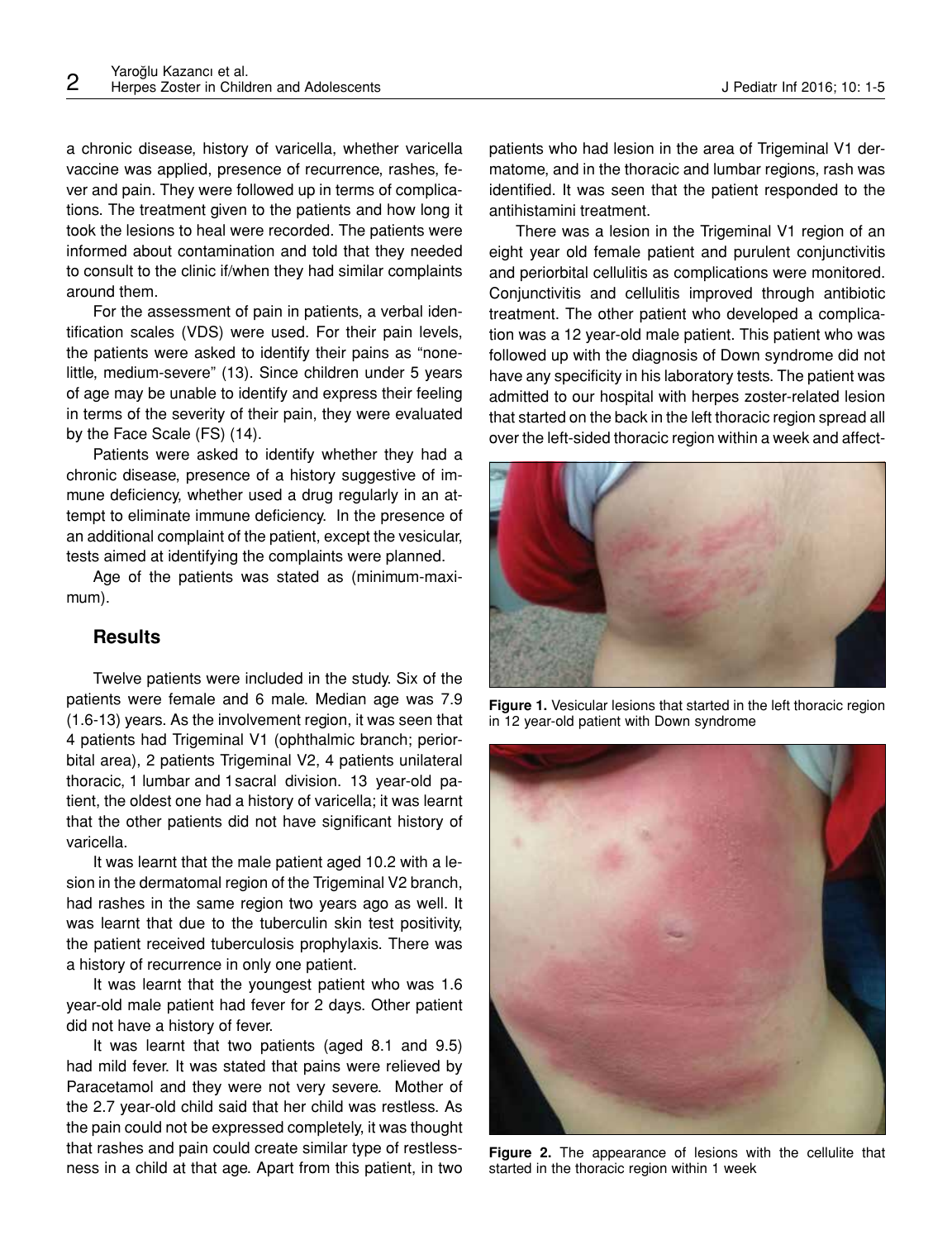ed the infection of the subcutaneous tissue (Figures 1, 2). The patient who had diffuse cellulite and vesicular lesions was hospitalized and was given intravenous acyclovir, ceftriaxone and clindamycin treatment. There was a decline in the lesions on the day  $5<sup>th</sup>$  day of treatment. No complications developed in other patients.

Except the 12 year-old patient with Down syndrome who was admitted with cellulite, none of the patients had an additional disease or complaints. Physical examinations were normal except the herpetic vesicular-macular lesions.

All the patients were given local treatment with acyclovir cream and depending on the usability of the patient, oral or intravenous acyclovir treatment. For the lesions that could be mildly infected, bacitracin cream was recommended. The patients with rash complaints were given antihistaminic drugs as symptomatic treatment; and those with pain were given paracetamol.

It was seen that in the policlinic controls within the first month following the emergence of the disease, the lesions of all patients improved leaving a slight scar; and in the policlinic controls in the second month, all lesions improved completely without leaving any scars.

#### **Discussion**

Of the 12 patients, 6 were male and the remaining 6 were female, as it is the case in terms of frequency of males and females within the relevant literature (15). In the HZ study in which 14 cases were presented in 2012 in our hospital, on the other hand, it is seen that there were more males in that study (7). Similarly, previous studies prove that there could be male or female dominance in the studies. Therefore, it was concluded that given the number of cases in previous studies, it is difficult to say that male or female dominance was seen.

Pain complaint in adults is high in zoster herpes and in support of the information in the relevant literature that pain is not common in children and it was seen in our study that the pain complaints in our study were not priority findings (6). However, given the case series done in Turkey, it was stated that although the pains in children increased with age, there were pain complaints nearly in 50% of the cases in the whole childhood period (Table 1). Even though pain ratio in our case series is rather low, it should remembered that HZ can cause pains in children; thus, supportive treatment should not be neglected. Given the fact that pains increase especially when complications develop, close follow-up, providing information to the patient's relatives about the local care and early onset of the treatment become all the more important.

| Table 1. Comparison of herpes zoster case series |                   |                                                    |               |                |                                       |                |         |         |   |          |                                                                                                  |   |         |                   |   |        |   |
|--------------------------------------------------|-------------------|----------------------------------------------------|---------------|----------------|---------------------------------------|----------------|---------|---------|---|----------|--------------------------------------------------------------------------------------------------|---|---------|-------------------|---|--------|---|
|                                                  | Location<br>đ     | Date of Number Age Gender                          |               |                |                                       |                |         |         |   | Story of |                                                                                                  |   |         | Dermatomal Region |   |        |   |
| <b>Researchers</b>                               |                   | Research   Publication   of cases   (year)   (M-F) |               |                |                                       | Pain           |         |         |   |          | Fever Rashes Recurrence Varicella Compilcation Trigeminal Cervical Thoracal Lumbar Sacral Common |   |         |                   |   |        |   |
| Özuğuz et al. (12)                               | Afyon             | 2014                                               | 으             | $^\infty$      | $4 - 8$                               | ဖ              | c       | 4       |   | ဖ        | 0                                                                                                |   | N       |                   | ო | 0      | 0 |
| et al. (8)<br>İair                               | Anand/<br>Indian  | 2013                                               | $\infty$      | თ              | 5-3                                   | 4              |         | $\circ$ | 0 | Ю        | 0                                                                                                | 0 |         | Ю                 | 0 | $\sim$ | 0 |
| Şen et al. (7)                                   | $\overline{\lim}$ | 2012                                               | $\frac{6}{1}$ | 7.3            | $-6 -$                                | $\overline{1}$ |         |         | 0 | $\infty$ |                                                                                                  | 4 |         | ဖ                 | ო |        |   |
| Topkarcı et al. (6)                              | <b>Istanbul</b>   | 2012                                               | $\frac{1}{4}$ | $\infty$       | $\overline{a}$<br>$\ddot{\textbf{4}}$ | Ю              | 0       | ဖ       |   | ဗ္       | o                                                                                                |   | $\circ$ | თ                 | ო |        | 0 |
| Adişen et al. (11)                               | Ankara            | 2007                                               | 4             | $\overline{8}$ | ო                                     | $\sim$         | $\circ$ | ო       | 0 | 2        |                                                                                                  | 0 |         |                   |   | 0      | 0 |
| M: Male; F: Female                               |                   |                                                    |               |                |                                       |                |         |         |   |          |                                                                                                  |   |         |                   |   |        |   |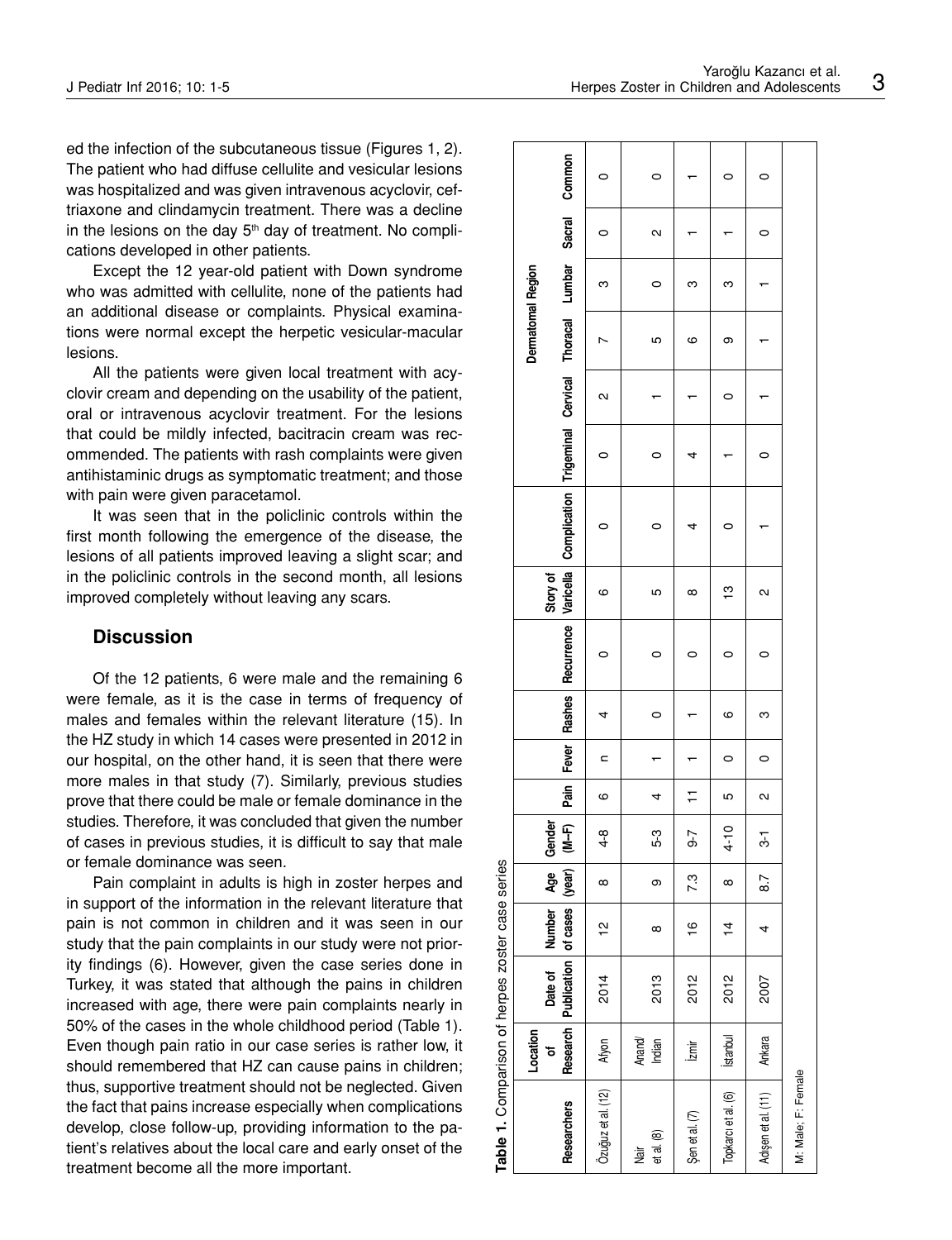Herpes zoster diagnosis is made by dermatological signs and clinic findings. Although some laboratory tests are known to support the diagnosis, there is no need to perform laboratory tests in order to make the HZ diagnosis. Knowing these both avoids hurting the patient while drawing blood and prevents the extra costs.

In the relevant literature, there are cases where HZ has recurred (16). Recurrence is quite rare. Recurrence was seen in only one of our patients. Given the fact that this particular patient has received tuberculosis prophylaxis, it is possible to suggest that the reason of recurrence could be due to the immune predisposition.

When it is evidenced that the skin lesions of all patients have healed in two months the latest without any scars, despite the distinctive rashes during the active infection, knowing that prognosis is good and it does not aesthetically create any problems is important in terms of informing the families. Even though it is known that complications may develop, rate of complications is very low. Purulent conjunctivitis developed in one patient with Trigeminal region involvement and cellulite in another one with thoracal region involvement, these complaints declined with antibiotic. In a case series published by Şen et al. (5), it was found that complication rates were high, but all of these cases were cases of Trigeminal region involvement causing complications in the form of keratitis and cellulitis. Although the decline of rashes occurred on average within 2 weeks in majority of the publications, no mention was made of when the completely spotless lesions healed.

Herpes zoster lesions are known to be infectious. Even though there was no history of infection or contamination in any of our patients, in cases of the failure of wound closure, they were recommended not to go to school due to the risk of infecting their friends (4).

## **Conclusion**

Even though herpes zoster may develop in the presence of a history of previous varicella, there is also a possibility of the failure of the patient to describe the varicella. In herpes zoster, it is known that complaints of fever, pain and rashes increase by age. In the presence of complaints, giving the patient a symptomatic treatment may enable the patient to easily recover from the condition. In the presence of patients' follow-up and complications, especially in terms of developing complications, early onset of treatment should not be neglected.

**Informed Consent:** Written informed consent was taken from the parents of the patients.

**Peer-review:** Externally peer-reviewed.

**Author Contributions:** Concept - S.Y.K.; Design - S.Y.K.; Supervision - N.H., S.H.; Data Collection and/or Processing - S.Y.K., N.H.; Analysis and/or Interpretation - S.Y.K.; Literature Review - S.Y.K., N.H.; Writing - S.Y.K.; Critical Review - E.Ş., N.H.

**Conflict of Interest:** No conflict of interest was declared by the authors.

**Financial Disclosure:** The authors declared that this study has received no financial support.

### **References**

- 1. Kanra G, Kara A. Varisella zoster virüs enfeksiyonları. Çoc Sağ Hast Derg 2002; 45: 260-74.
- 2. Arvin AM. Varicella-zoster virus: molecular virology and virushost interactions. Curr Opin Microbiol 2001; 4: 442-9.**[\[CrossRef\]](http://dx.doi.org/10.1016/S1369-5274(00)00233-2)**
- 3. Weitekamp MR, Schan P, Aber RC. An algorthm for the control of nosocomial varicella-zoster virus infection. Am J Infec Control 1985; 13: 193-8. **[\[CrossRef\]](http://dx.doi.org/10.1016/0196-6553(85)90057-4)**
- 4. American Academy of Pediatrics. Varicella-zoster infections. In: Red Book: 2015 Report of the Committee on Infectious Diseases, 30th ed, Kimberlin DW, Brady MT, Jackson MA, Long SS. (Eds), American Academy of Pediatrics, Elk Grove Village, IL 2015. p. 846-60.
- 5. Şen S, Bayram N, Şahbudak Bal Z, Yıldız KB, Helvacı M, Vardar M. İki çocuk enfeksiyon kliniğinin herpes zoster deneyimi. Turk Arch Ped 2013; 48: 40-3.
- 6. Nair PA, Patel PH. Herpes zoster in children and adolescents: case series of 8 patients. National J Comm Med 2013; 4: 182-4.
- 7. Topkarcı Z, Erdoğan B, Erkum T, Yılmaz M. Sağlıklı çocuklarda herpes zoster infeksiyonu. Bakırköy Tıp Derg 2012; 8: 178-81. **[\[CrossRef\]](http://dx.doi.org/10.5350/btdmjb201208405)**
- 8. Leung AKC, Barankin B. Bilateral symmetrical herpes zoster in an immunocompetent 15-year-old adolescent boy. Case Rep Pediatr 2015; 2015: 121549.
- 9. Erpolat S, Görpelioğlu C, Sarıfakıoğlu E, Bilici E. İki sağlıklı çocukta herpes zoster. Yeni Tıp Derg 2010; 27: 51-2.
- 10. Adışen E, Aksakal AB. Çocukluk döneminde herpes zoster. Gazi Tıp Derg 2007; 18: 36-8.
- 11. Özuğuz P, Doğruk Kaçar S, Polat S, Karaca Ş, Kundak A. Çocukluk çağı zona zoster: 12 olgu sunumu. Abant Med J 2014; 3: 253-6.
- 12. Teran CG, Villarroel P, Teran-Escalera CN. Herpes zoster in healthy children. Int J Infec Dis 2008;12: e159-e60. **[\[CrossRef\]](http://dx.doi.org/10.1016/j.ijid.2008.03.016)**
- 13. Chapman CR, Syrjala KL. Measurement of Pain. In: The Management of Pain. 2nd edition. Philadelphia, London: Lea&Febiger; 1991, p. 580.